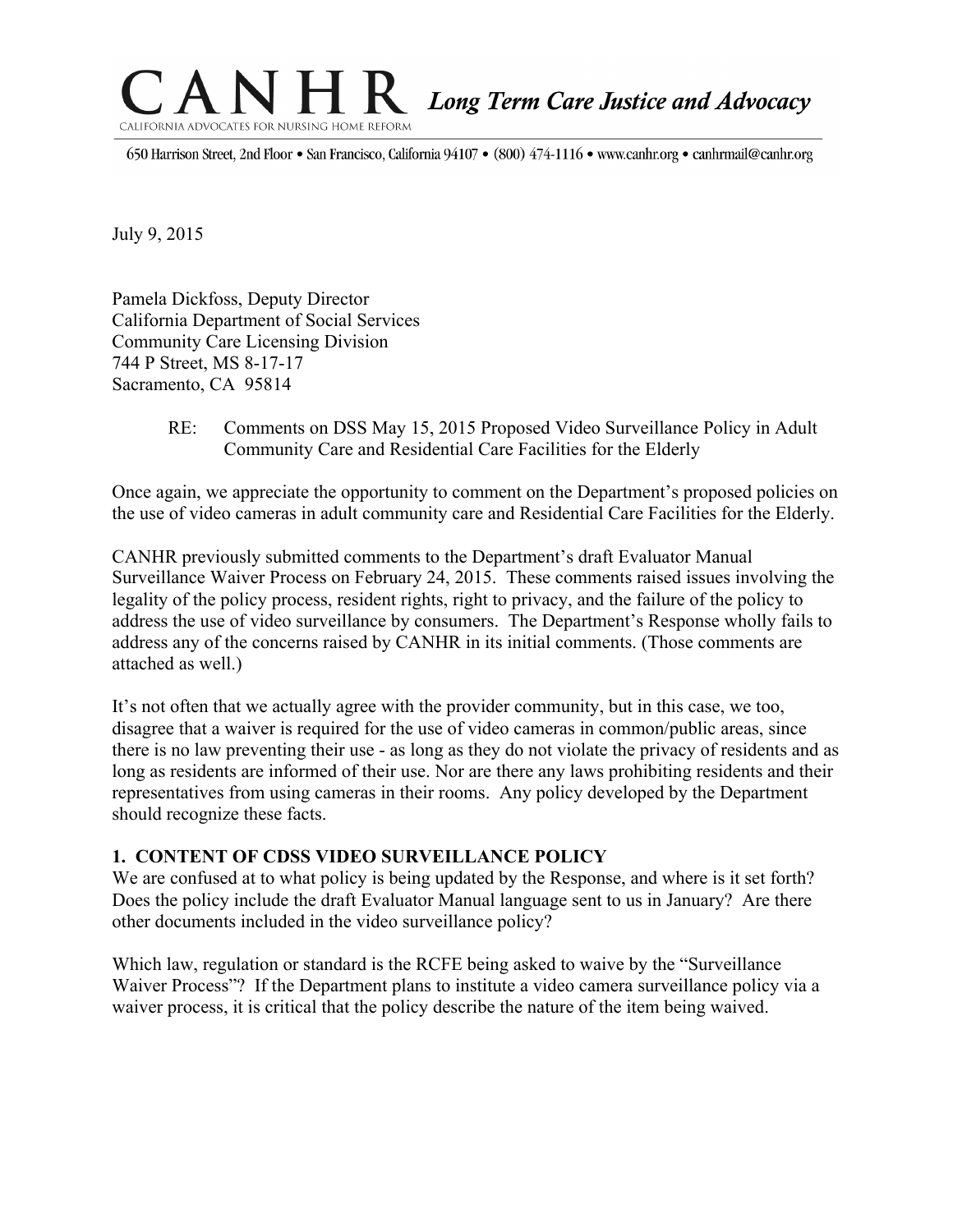### **2. UNDERGROUND REGULATIONS**

As stated previously, we do not think that the Policy set forth in the Response is within the Department's legal authority insofar as it attempts to implement extensive rules and standards for licensees outside the scope of its program flexibility authority. The policy, best practices or whatever they are titled remain underground regulations. California's administrative procedures law requires that regulatory standards be developed through specified procedures.

If the Department wishes to pursue extensive video surveillance rights to providers, we suggest that the Department pursue legislative authority. In the meantime, we suggest that use of video surveillance by providers be restricted to public areas, and that the Department uphold the right of residents or their representatives to use video cameras in their rooms.

# **3. UPDATING ADMISSION AGREEMENTS**

The proposed policy indicates that licensees would be required to update their admission agreements of existing residents to comply with the video surveillance policy if they institute a new video surveillance service. New admission agreements are clearly a concern, since the proposed policy does not indicate that a revised admission agreement should be limited only to the video surveillance policy. This opens the door for providers to add new elements and fees to an existing admissions agreement. Nor is there anything in the Health  $\&$  Safety Code allowing such revised admission agreements.

## **4. OVERSIGHT AND ENFORCEMENT**

The Response fails to adequately address oversight and enforcement, because the Department cannot enforce policies or best practices. For example, if a facility does not store recordings in resident records, provide an updated facility sketch and/or post signs, will the Department issue a deficiency, and on what basis? If a resident wants to file a complaint about the improper use of videocameras, how will the Department enforce the violation of its "policy"?

## **5. INFORMED CONSENT**

The Response provides definitions of "Informed Consent" and "Full Knowledge," and identifies circumstances under which it is required, but fails to address issues involving incapacitated residents. For example, with respect to "Existing Resident with New Video Surveillance," the Response states that the licensee would be required to update the admission agreement of each resident which would include the informed consent for the use of video surveillance. It further provides that if an existing resident refuses to sign the updated admission agreement then the facility would not be able to turn on video surveillance in the common areas or applicable private areas. If an existing resident lacks the capacity to provide informed consent, does that mean that a facility cannot install new video surveillance in common areas or applicable private areas?

We are also concerned the Response does not address what form of surrogate decision-maker will be able to provide informed consent to video surveillance. With such intimate privacy at stake in the case of video surveillance, CANHR strongly believes that only legal representatives with express authority to waive highly personal rights (i.e., court-appointed conservators with special powers) will be able to provide legal consent.